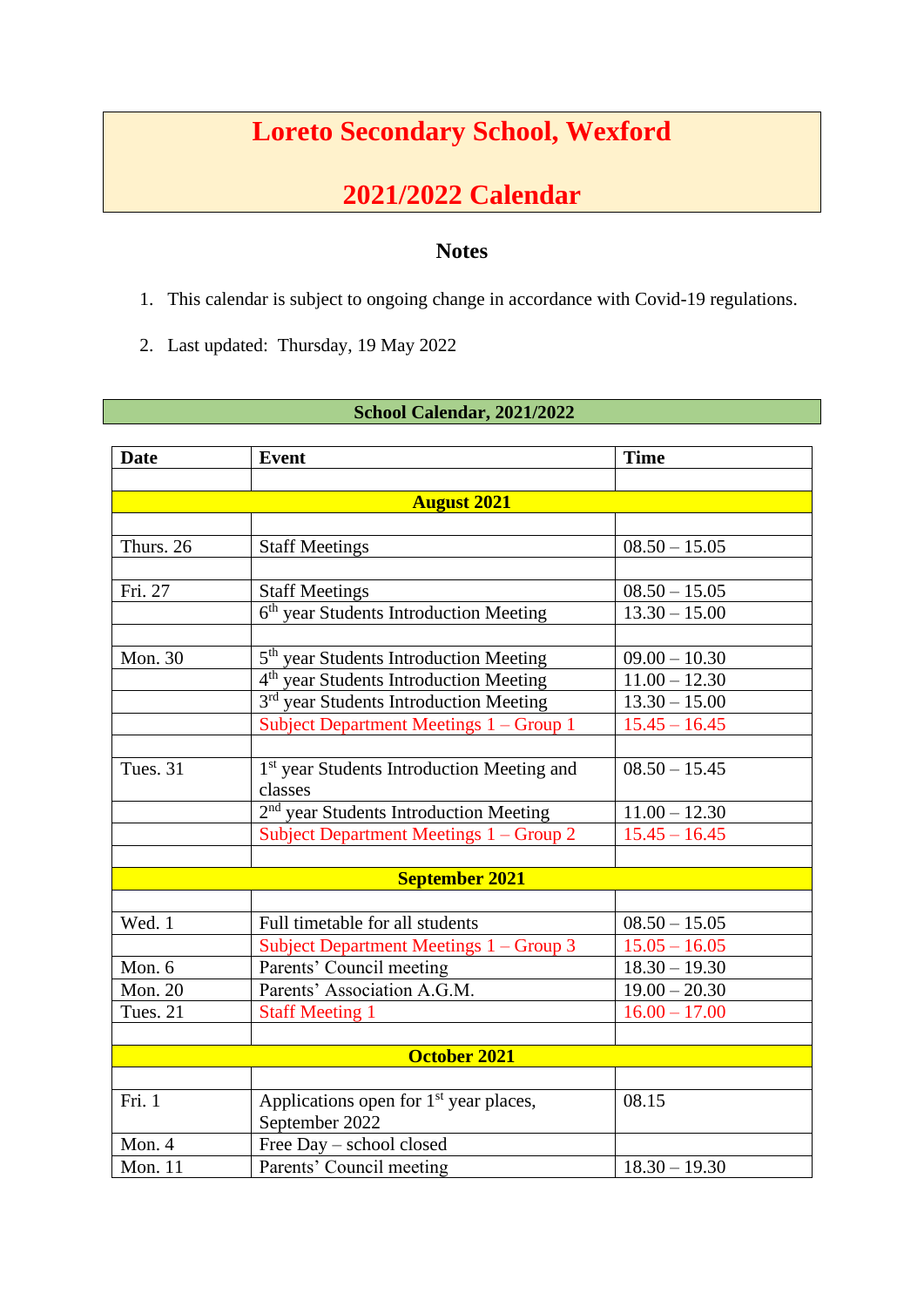| Tues. 12        | CAO Information Talk $-6th$ year parents                | Delivered remotely      |
|-----------------|---------------------------------------------------------|-------------------------|
| Wed. $13$       | <b>Staff Meeting 2</b>                                  | $15.05 - 16.05$         |
| <b>Mon. 18</b>  | Autumn General Meeting of Parents -                     | $17.30 - 18.45$         |
|                 | postponed pending the lifting of Covid                  |                         |
|                 | restrictions                                            |                         |
| <b>Tues. 19</b> | <sup>1st</sup> year CAT testing                         |                         |
| Thurs. 21       | 6 <sup>th</sup> year Parent-Teacher Meeting – postponed | $16.15 - 18.45$         |
|                 | pending the lifting of Covid restrictions               |                         |
| Fri. 22         | Applications close for 1 <sup>st</sup> year places,     | 16.00                   |
|                 | September 2022                                          |                         |
|                 | School closes for mid-term break                        | 15.25                   |
|                 |                                                         |                         |
|                 | <b>November 2021</b>                                    |                         |
|                 |                                                         |                         |
| Mon. 1          | School re-opens after mid-term break                    | 08.50                   |
|                 | Parents' Council meeting                                | $18.30 - 19.30$         |
| Tues. 2         | CAT 4 Testing $-4$ <sup>th</sup> year students          |                         |
| Thurs. 4        | <b>Staff CPD</b>                                        | $15.05 - 17.05$         |
| Wed. 10         | 6 <sup>th</sup> year Parent-Teacher Meeting             | $16.15 - 18.45$         |
| <b>Tues. 16</b> | General Meeting of Parents – postponed to a             | $18.00 - 19.15$         |
|                 | later date to be announced                              |                         |
| Thurs. 25       | 3 <sup>rd</sup> year Parent-Teacher Meeting             | $16.15 - 18.45$         |
| Fri. 26         | Wellbeing Day $-6th$ year students                      |                         |
|                 |                                                         |                         |
|                 | <b>December 2021</b>                                    |                         |
|                 |                                                         |                         |
| Thurs. 2        | 5 <sup>th</sup> year Parent-Teacher Meeting             | $16.15 - 18.45$         |
| Mon. 6          | School closed - Free Day                                |                         |
| Tues. 7         | School Show - Calamity Jane - National                  | 19.30                   |
|                 | Opera House                                             |                         |
| Wed. 8          | School Show                                             | 19.30                   |
| Thurs. 9        | <b>School Show</b>                                      | 19.30                   |
| <b>Mon. 13</b>  | Parents' Council meeting                                | $18.30 - 19.30$         |
| Thurs. 16       | <b>Academic Awards Ceremony</b>                         | 18.00                   |
| Tues. 21        | <b>Christmas Carol Service</b>                          | 13.30                   |
| Wed. 22         | School closes for Christmas holiday                     | 12.00                   |
|                 |                                                         |                         |
|                 | <b>January 2022</b>                                     |                         |
|                 |                                                         |                         |
| Thurs. 6        | School re-opens after Christmas holiday                 | 08.50                   |
| <b>Mon. 10</b>  | Parents' Council meeting                                | $18.30 - 19.30$         |
| Wed. 12         | <b>Staff Meeting 3</b>                                  | $15.25 - 16.25$         |
| Wed. 19         | <sup>1st</sup> year Parent-Teacher Meeting              | $16.15 - 18.45$         |
| <b>Mon. 24</b>  | Subject Choice Talk for 1 <sup>st</sup> year parents    | Sent by video           |
|                 | Subject Choice Talk for 4 <sup>th</sup> year parents    | Sent by video           |
| Tues. 25        | Subject Choice Talks for 4 <sup>th</sup> year students  | <b>Teams Meeting</b>    |
|                 | Information Meeting for incoming 1 <sup>st</sup> year   | $18.00 - 19.15$ Webinar |
|                 | students (September 2022) and their                     |                         |
|                 | parents/guardians                                       |                         |
|                 |                                                         |                         |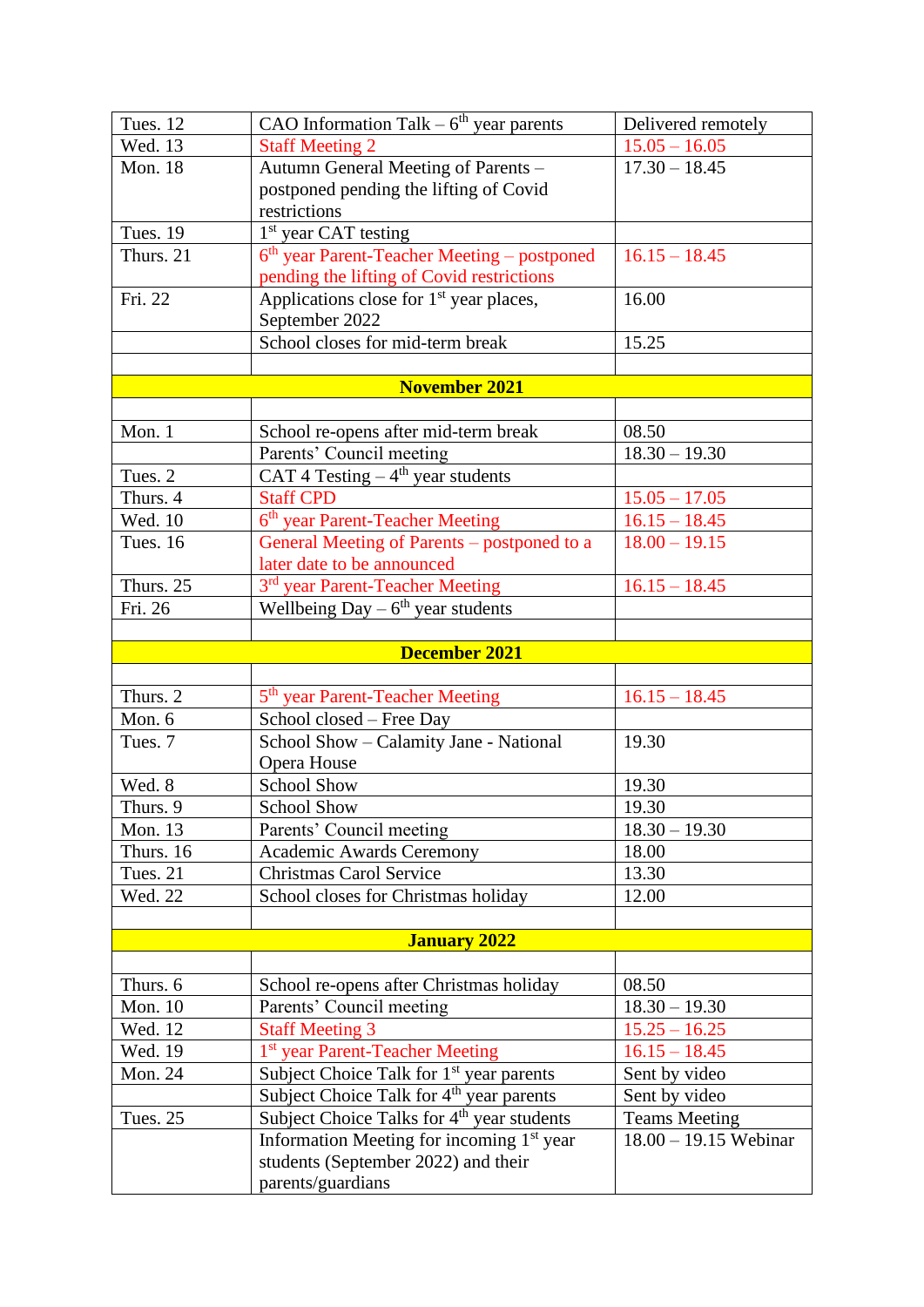| Thurs. 27        | 4 <sup>th</sup> year Parent-Teacher Meeting                                  | $16.15 - 18.45$ online             |
|------------------|------------------------------------------------------------------------------|------------------------------------|
|                  |                                                                              |                                    |
|                  | <b>February 2022</b>                                                         |                                    |
| Mon. 7           | Opening week of Mock Examinations for 3rd                                    |                                    |
|                  | and $6th$ years                                                              |                                    |
|                  | Parents' Council meeting                                                     | $18.30 - 19.30$                    |
| Tues. 8          | Subject Department Meetings 2 – Group 1                                      | $16.00 - 17.00$                    |
| Wed. 9           | Subject Department Meetings 2 - Group 2                                      | $15.25 - 16.25$                    |
| Thurs. 10        | Subject Department Meetings 2 - Group 3                                      | $15.25 - 16.25$                    |
| Thurs. 17        | <b>Staff Meeting 4</b>                                                       | $15.25 - 16.25$                    |
| Fri. 18          | <b>Mock Examinations finish</b>                                              |                                    |
|                  | School closes for mid-term break                                             | 15.25                              |
| <b>Mon. 28</b>   | School re-opens after mid-term break                                         | 08.50                              |
|                  |                                                                              |                                    |
|                  | <b>March 2022</b>                                                            |                                    |
|                  |                                                                              |                                    |
| Wed. 2<br>Mon. 7 | 2 <sup>nd</sup> year Parent-Teacher Meeting                                  | $16.15 - 18.45$                    |
| Mon. 7           | Parents' Council meeting<br>Mock Interviews $-4$ <sup>th</sup> year students | $18.30 - 19.30$<br>$19.00 - 21.00$ |
| Thurs. 17        | School closed – St. Patrick's Day                                            |                                    |
| Fri. 18          | School closed - Bank Holiday                                                 |                                    |
| <b>Mon. 21</b>   | <b>Spring General Meeting of Parents</b>                                     | $18.00 - 19.15$                    |
| Wed. 23          | <b>Staff Meeting 5</b>                                                       | $15.25 - 16.25$                    |
| <b>Tues. 29</b>  | Junior Cycle Inservice - school closed to                                    |                                    |
|                  | students                                                                     |                                    |
|                  |                                                                              |                                    |
|                  | <b>April 2022</b>                                                            |                                    |
|                  |                                                                              |                                    |
| Fri. 8           | School closes for Easter holiday                                             | 15.25                              |
| Mon. 25          | School re-opens after Easter holiday                                         | 08.50                              |
| <b>Tues. 26</b>  | Subject Department Meetings 3 – Group 1                                      | $16.00 - 17.00$                    |
| Wed. 27          | Subject Department Meetings 3 - Group 2                                      | $15.25 - 16.25$                    |
| Thurs. 28        | Subject Department Meetings 3 – Group 3                                      | $15.25 - 16.25$                    |
|                  |                                                                              |                                    |
|                  | <b>May 2022</b>                                                              |                                    |
| Mon. $2$         |                                                                              |                                    |
| Tues. 3          | School closed - Bank Holiday<br>School closed – Free Day                     |                                    |
| Thurs. 5         | <b>Staff Meeting 6</b>                                                       | $15.25 - 16.25$                    |
| Mon. 9           | Parents' Council meeting                                                     | $18.30 - 19.30$                    |
| <b>Mon. 23</b>   | <b>School Prizegiving Ceremony</b>                                           | $13.30 - 15.00$                    |
| Thurs. 26        | Summer Exams begin for 5 <sup>th</sup> year                                  |                                    |
|                  | 6 <sup>th</sup> year Graduation                                              | 19.00                              |
| Mon. 30          | Summer Examinations begin for 1 <sup>st</sup> and 2 <sup>nd</sup>            |                                    |
|                  | years                                                                        |                                    |
|                  |                                                                              |                                    |
|                  |                                                                              |                                    |